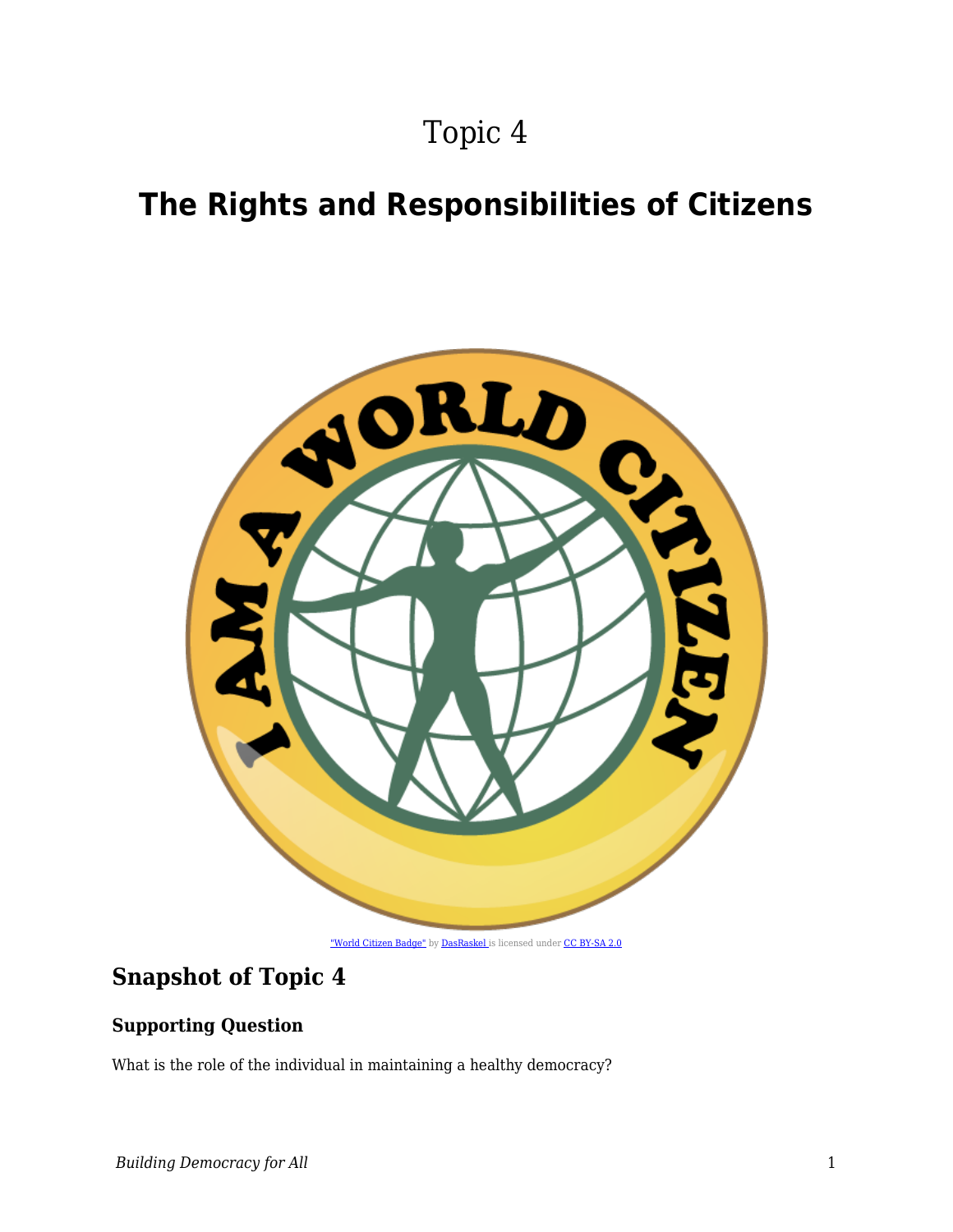## **Standards [8.T1.1-13]**

- 1. [Becoming a Citizen](https://edtechbooks.org/democracy/becoming)
- 2. [Rights and Responsibilities of Citizens and Non-Citizens](https://edtechbooks.org/democracy/rightsres)
- 3. [Civic, Political and Private Life](https://edtechbooks.org/democracy/life)
- 4. [Fundamental Principles and Values of American Political and Civic Life](https://edtechbooks.org/democracy/principles)
- 5. [Voting and Citizen Participation](https://edtechbooks.org/democracy/participation)
- 6. [Election Information](https://edtechbooks.org/democracy/electioninfo)
- 7. [Leadership and the Qualities of Good Leaders](https://edtechbooks.org/democracy/leadershipC)
- 8. [Cooperation between Individuals and Leaders](https://edtechbooks.org/democracy/cooperation)
- 9. [Public Service as a Career](https://edtechbooks.org/democracy/publicservice)
- 10. [Liberty in Conflict with Equality or Authority](https://edtechbooks.org/democracy/conflict)
- 11. [Political Courage and Those Who Affirmed or Denied Democratic Ideals](https://edtechbooks.org/democracy/courage)
- 12. [The Role of Political Protest](https://edtechbooks.org/democracy/protest)
- 13. [Public and Private Interest Groups](https://edtechbooks.org/democracy/interestgroups)

### **Topic 4: The Rights and Responsibilities of Citizens**

"A citizen is a participatory member of a political community. Citizenship is gained by meeting the legal requirements of a national, state, or local government" (quoted from [Center for the Study of](http://www.clas.wayne.edu/Citizenship/Definition-of-Citizenship) [Citizenship](http://www.clas.wayne.edu/Citizenship/Definition-of-Citizenship), Wayne State University, 2021).

In the United States, both citizens and non-citizens have **rights and responsibilities** in their civic, political, and private lives; that is, they enjoy the freedoms of a democratic society while having responsibilities they are expected to perform including obeying laws, voting in elections, working with elected leaders, engaging in peaceful protest, and affirming the fundamental principles of American political and civic life.

U.S. history has numerous examples of individuals who showed political courage and leadership in support of democratic values and freedoms, but it also includes multiple times when individuals and groups failed to live up to the ideals of the Declaration of Independence and the Constitution (see [Topic 4.11 in this book](https://edtechbooks.org/democracy/courage)). In modern society, public and private interest groups, political action committees, and labor unions more than individual citizens play powerful roles in lobbying for social and economic change.

In the video below, Supreme Court Justices Sonia Sotomayor and Neil Gorsuch discuss the importance of citizenship and voting (Note: The YouTube version of the video does not provide closed captions. For the original video with closed captions, go to the [CBS News page\)](https://www.cbsnews.com/news/supreme-court-justices-sonia-sotomayor-and-neil-gorsuch-promote-civics-education/).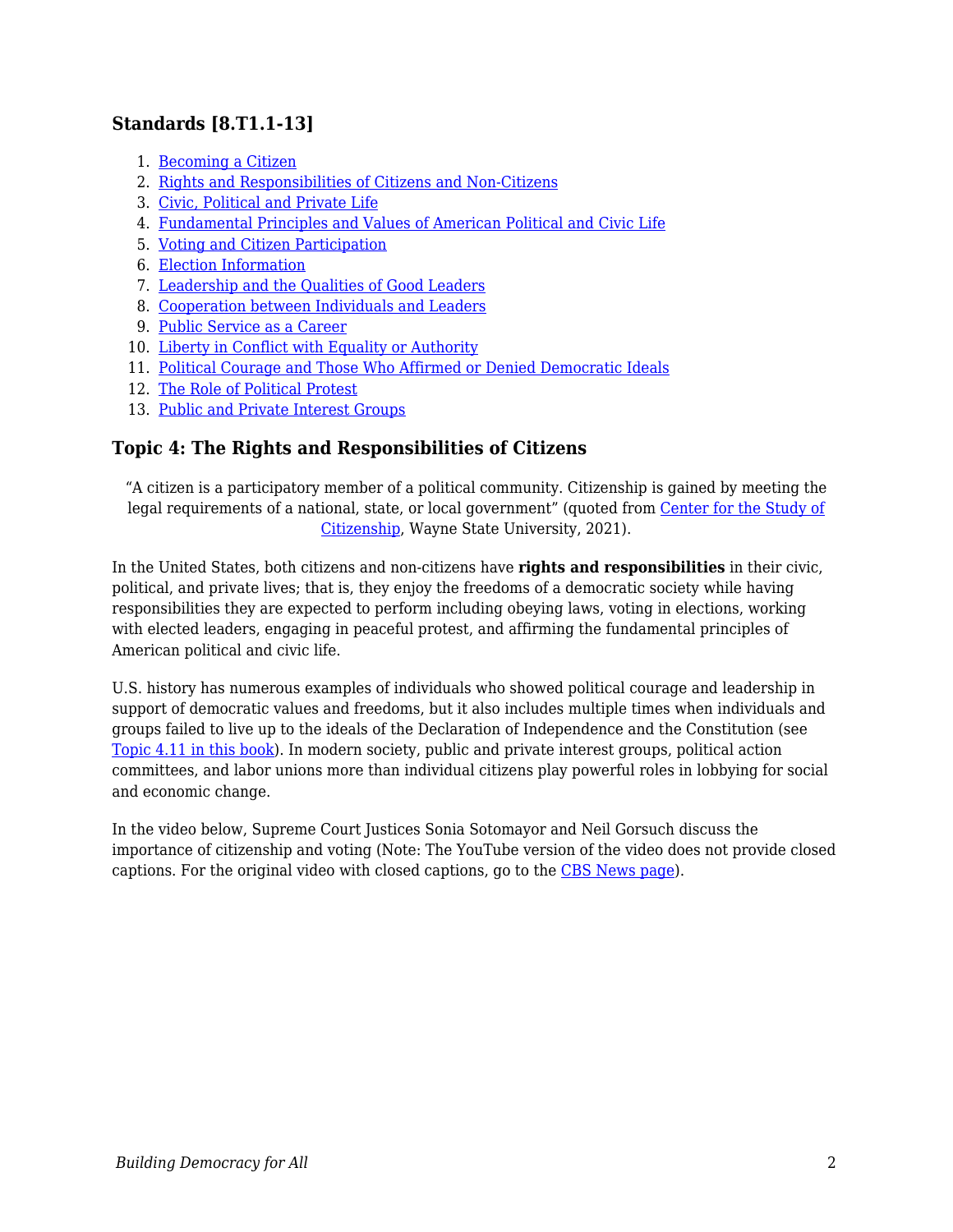

[Watch on YouTube https://edtechbooks.org/-IThd](https://www.youtube.com/embed/k4mRL75rRu4?autoplay=1&rel=0&showinfo=0&modestbranding=1)

Topic 4 explores the rights and responsibilities of citizens in our democracy. It consists of 13 modules ranging from how to become a citizen to the different **ways that each of us can actively participate in political and civic life** through voting, public service, political protest, and membership in public and private interest groups.